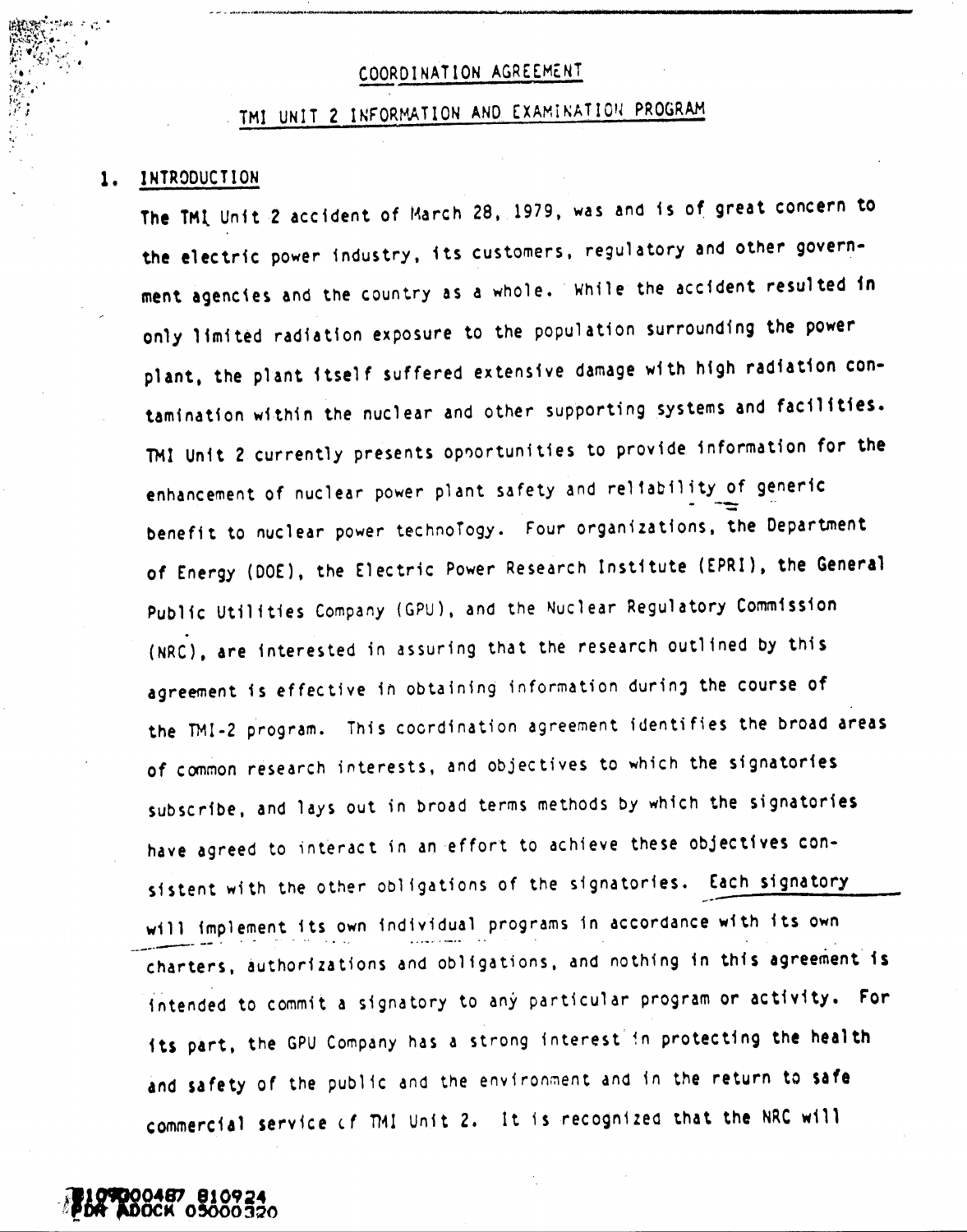carry out its responsibility of assuring the adequate protection of health , ' and safety of the public and the environment, regardless of whether the  $\,$ plant is ul timately returned to service.

### 2. OBJECTIVES

f',.' I

> The 1M1 Unit 2 accident represented one of the most severe integral tests of nuclear plant safety philosophy and safety systems ever encountered in a commercial light water reactor. The extent of damage to the reactor core and the subsequent release of fission products to the primary system, containment, and elsewhere is the most extensive experienced in any known light water reactor power system.

The environmental conditions within containment and the reactor system pose one of the most technically challenging decontamination and radioactive waste management situations ever encountered. These circumstances represen opportunities for state of the art advancement not available through normal research, development, and test programs. Thus, it is our common objective that:

 $\textsf{-}$  significant applicable information stemming from the TMI Unit 2 accident be obtained and made available for the general improvement of light wate reactor plant safety, reliability, regulation, and operation.

•

unique data and experience at TMI Unit 2 that will be obtained during the plant decontamination and assessment of status be integrated into ongoing government, EPRI, and GPU research and development programs as may be beneficial. This information will be made generally available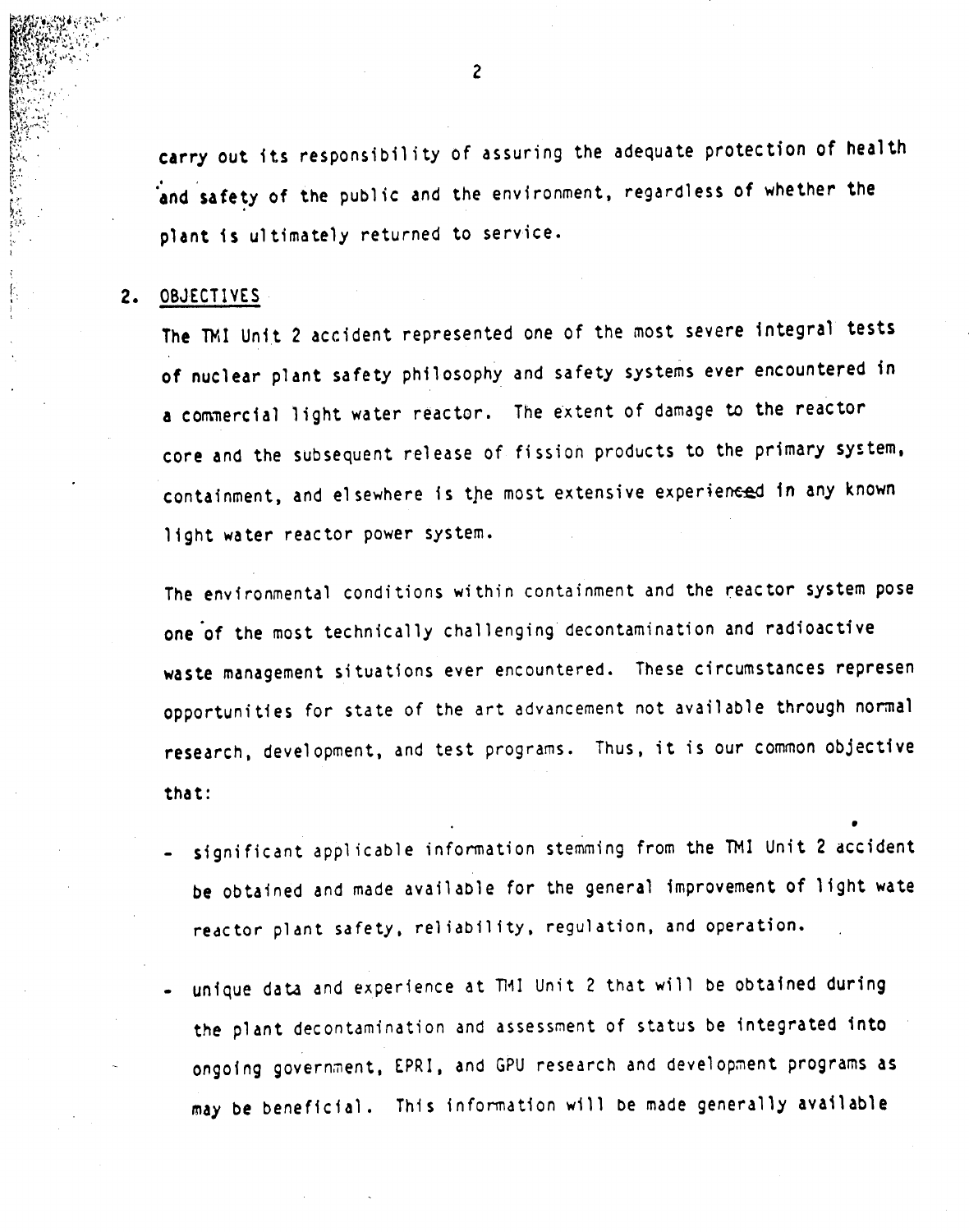to others engaged in the design, construction, operation and maintenance of nuclear power plants •

information and experience of value be obtained during GPU's planned program.

The signatories believe that the stated objectives above should be pursued to the benefit of the country and are in the best interest of the Nation. To this end, most effective use should be made of the available resources of government and industry.

## 3. COMMON INTERESTS

.'

Major areas of common interests *fare,* and worK is expected to be undertaken in the following:

- (a) The development and reporting of information on the performance of instrumentation, electrical and mechanical equipment within the reactOi containment and auxil iary buildings during and after the accident. This effort will encompass work on plant systems and components whose perfonnance is of importance to general generic improvements in light • water reactor safety and reliability. Information which could lead to improvements in component and system designs and standards and plan: operability, especially under abnormal conditions will be included.
- (b) The development of information on fission product behavior, transport operability, especially under abnormal conditions will be included.<br>The development of information on fission product behavior, transport<br>and deposition, particularly as this may contribute to a better understanding of nuclear plant accident,scenarios.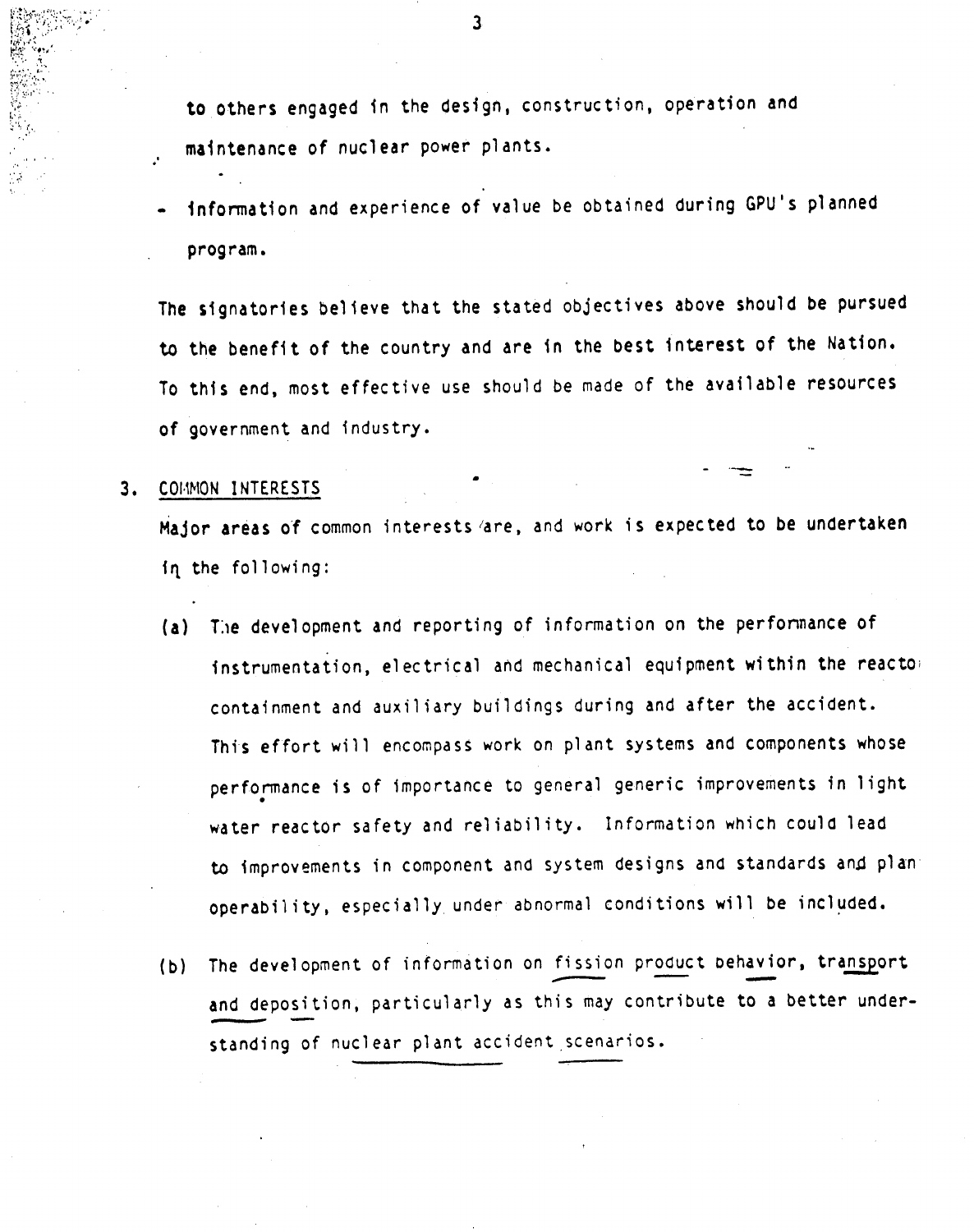- $(c)$ The development of information, including information needed *for* regulation and operation, and the development and testing of new The development of information, including information needed for<br>regulation and operation, and the development and testing of new<br>technology of potential industry wide application in the fields of ulat<br>hnol<br>-
	- plant, system and equipment decontamination

•

- radioactive waste processing and disposal methods and systems
- post-accident pressure vessel and other primary coolant system pressure boundary testing and qualification technology
- removal, packaging, transportation, storage and disposal of damaged nucl ear fuel.
- (d) The development and reporting of information on the nature and extent of physical damage to surfaces, structural components and equipment within the reactor containment and auxiliary buildings as a result of the accident.
- *(e)* The establishment and effective utilization of a common data bank for all information gathered under this agreement.
- *(f)* The development and reporting of information on the nature and extent of core damage, with the objective of understanding the chemical, metallurgical and physical behavior of fuel, clad, core components, and related reactor internals during and after the accident.

4

**Iliffi<sup>n</sup>o Anti-**<br>**Iliffino Anti-**<br>**Iliffino Anti-**<br>**Iliffino Anti-**<br>Iliffino Anti-<br>Iliffino Anti-

"

 $f_1 \sim$  $\mathbb{Z}^N$  .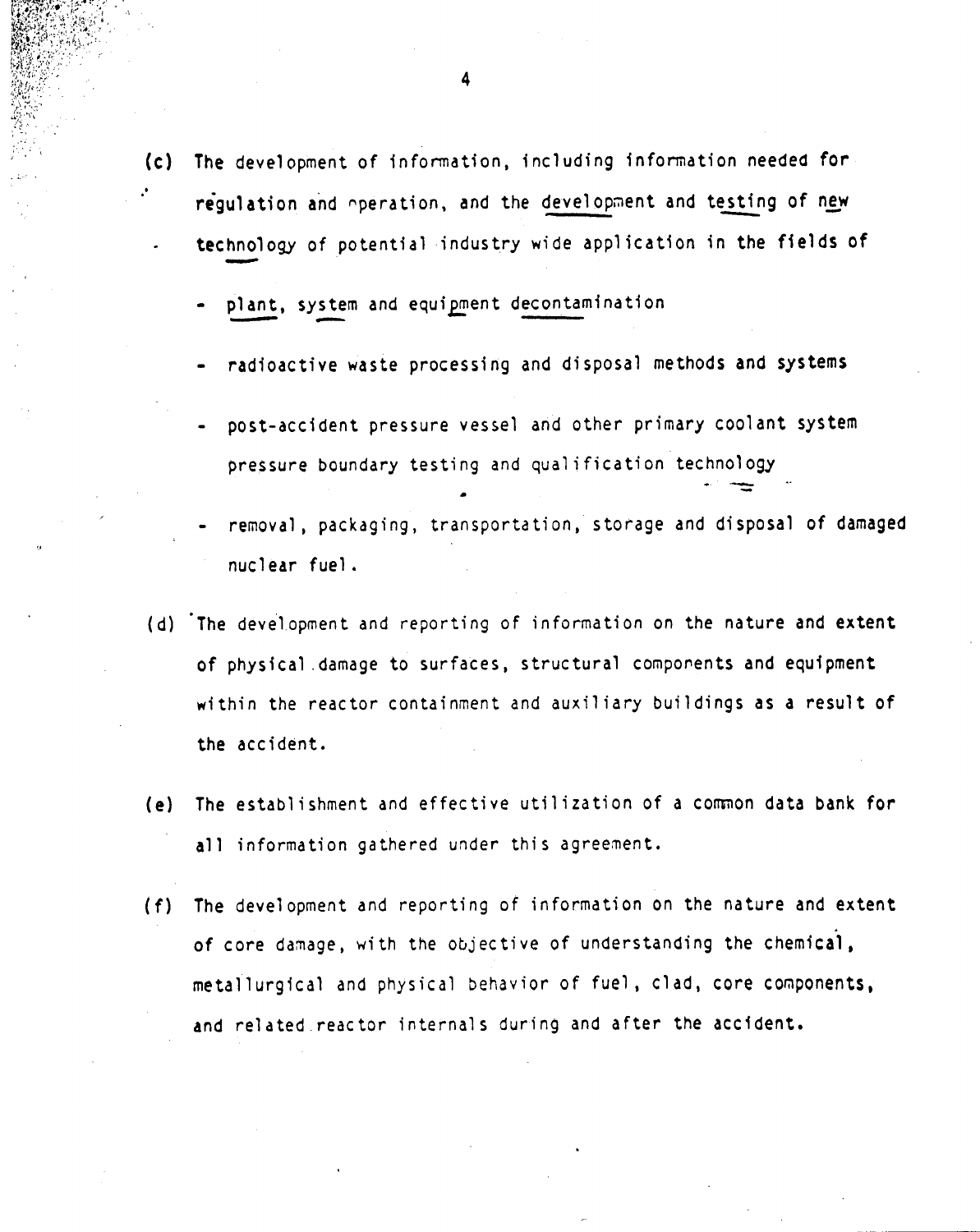Recognizing that other areas of common interest may arise, that the .<br>. possibility exists for discovering conditions not previously anticipated or of new questions arising at some future time not presently being considered, the signatories agree that an archival system be established under which specimens of hardware or other samples may oe stored off-site for possible future examination and testing.

### 4. JOINT COORDINATING GROUP

~.. ." "  $\sim$ 

\

To provide a forum for effectively reconcil ing. where necessary. the various activities which may be undertaken in association with TMI recovery, a Joint Coordinating Group will be formed to which each signatory will appoint one senior representative. The group will act to provide an integrated overview of the R&D information and data gathering activities aJsociated with TMI. to provide a means for each signatory to assess the priority of the expected large numbers of peripheral data and teChnology tasks, and to provide a means for the review and coordination of activities under this agreement. The Joint Coordinating Group will function to permit the fullest necessary management interaction of the parties. It will serve as one means to identify facility, equipment, personnel and financial resources for the accomplishment of common goals.

The Joint Coordinating Group will meet periodically (initially about once every two months) with responsibility for arranging each meeting alternating between the EPRI and the DOE representatives.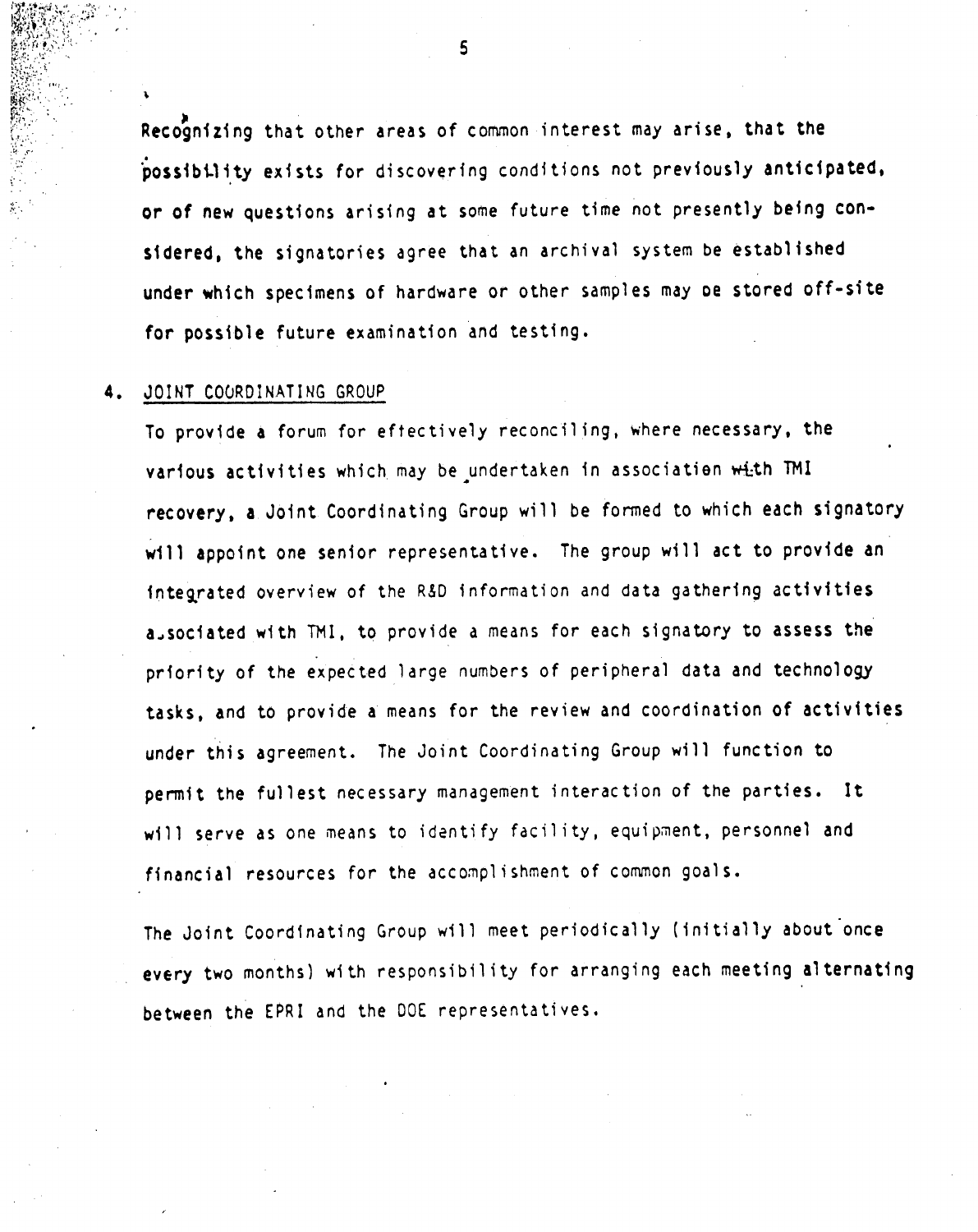The Coordinating Group will form such subgroups or interact with such other parties as to facilitate common interests herein identified.

## 5. TECHNICAL WORKING GROUP

To assist the Joint Coordinating Group. the signatories agree to establish a Technical Working Group (TWG) whose functions are:

- (a) to define. through individual contributions of the members, the technical work to be dcne and prepare plans
- (b) to provide, through individual contributions of the members, detailed technical scope of work for specific tasks to be performed under the plan, and
- (c) to provide a mechanism for feedback of results of each individual program, and a mechanism for individual members to identify any necessary changes and additions.

The TWG shall consist of technical experts representing each signatory. Three members shall represent each signatory but the composition may be changed to meet specific needs or altered conditions. The TWG shall meet periodically as needed and the meetings shall be arranged by DOE and EPRI representatives. The contributions of each representative to the TWG meeting shall be compiled and made available to the signatory organizations and the Joint Coordinating Group.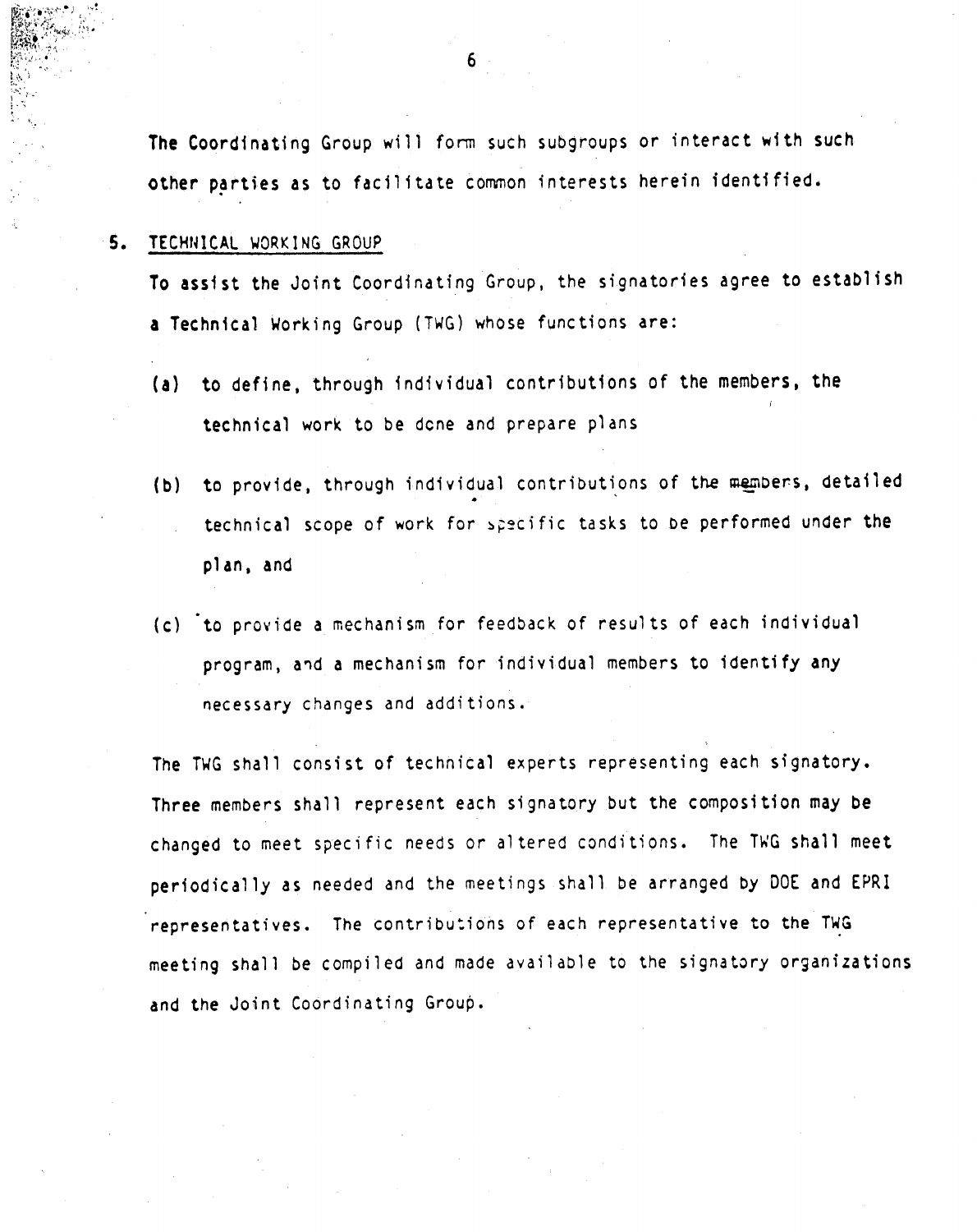### TECHNICAL INTEGRATION OFFICE 6.

technical Integration Office (TIO) will be established with functions as noted below. Since some of these functions are expected to involve on-site work. the parties agree to the following understandings regarding such on-site activities:

- (a) All work within the reactor and auxiliary buildings will be arranged for. controlled. and executed by GPU or its subsidiaries and its contractors.
- (b) GPU will make office space available, on a reimbursable basis, within or proximate to the site boundary, for the Technical Integration Office

The functions of the Technical Integration Office shall include:

- (1) The TI0 shall be the interface between GPU and its contractors on the one hand, and the Joint Coordinating Group and its representatives on the other, for all matters related to work carried on pursuant to this agreement. This shall in no way be interpreted to extend to the nonnal requirements for information required for licensing or inspection and enforcement activities of the NRC, where existing channels shall continue to be used as appropriate.
- (2) Pursuant to paragraph (a) above, the TID shall assist in identifying the schedule of specific activities to be conducted on-site pursuant to this agreement, arranging for the carrying out of these activities.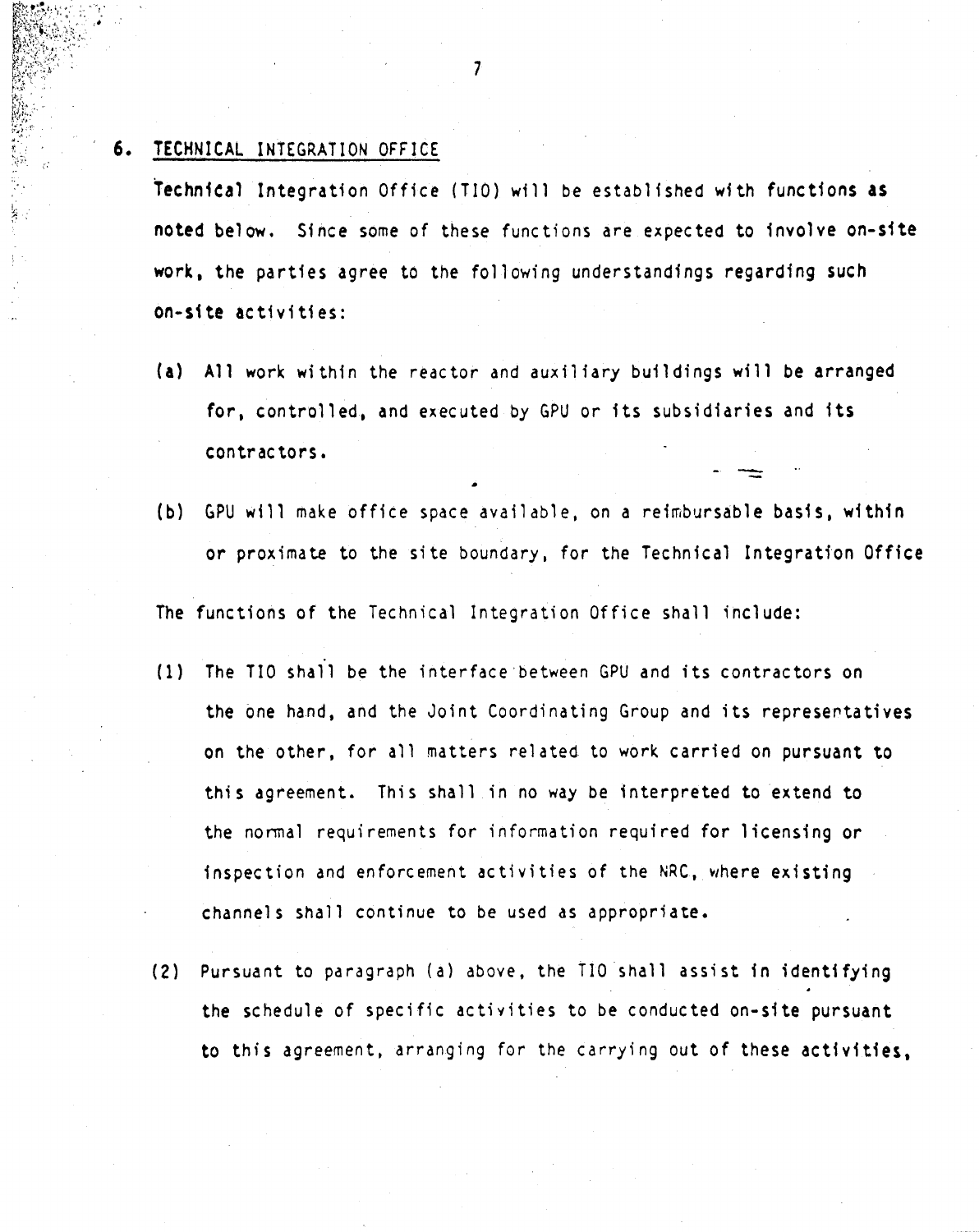the monitoring of these activities, and the reporting of data, selection and shipment of samples, etc.

- (3) Review, in coordination with individual members of the TwG and GPU. proposed procedures related to activities conducted pursuant to this agreement so as to assure high likelihood of success of task objective
- (4) For al' activities, whether on-site or off-site, actually carried out pursuant to this agreement, provide for the systematic collection and collation of information obtained so that such information may<br>be facely accordible to any person. To this end, the IIO will be freely accessible to any person. To this end, the TIO will maintain liaison with the individual members of the TwG to define data to be collected, report format, and reporting schedule.
- (5) Work performed pursuant to this agreement which is sponsored by the Government shal' be contracted for by the TID.
- (6) Work perfonned pursuaht to this agreement which is sponsored by EPRI shall be contracted for by appropriate means and the TID shall be fully cognizant of the contractual arrangements so that it can perform its other integration, scheduling, interface, and information collection functions listed above.
- (7) The TID shall establish, and maintain, a system for controlling changes to the work scope that may arise from time to time. This system shall be approved by the DOE.

8

 $,\,{}^{\ast}\!\!\downarrow_{\kappa_{\alpha-1}}$ !••  $k_{\rm so}$  $\frac{1}{2}$  :

.'